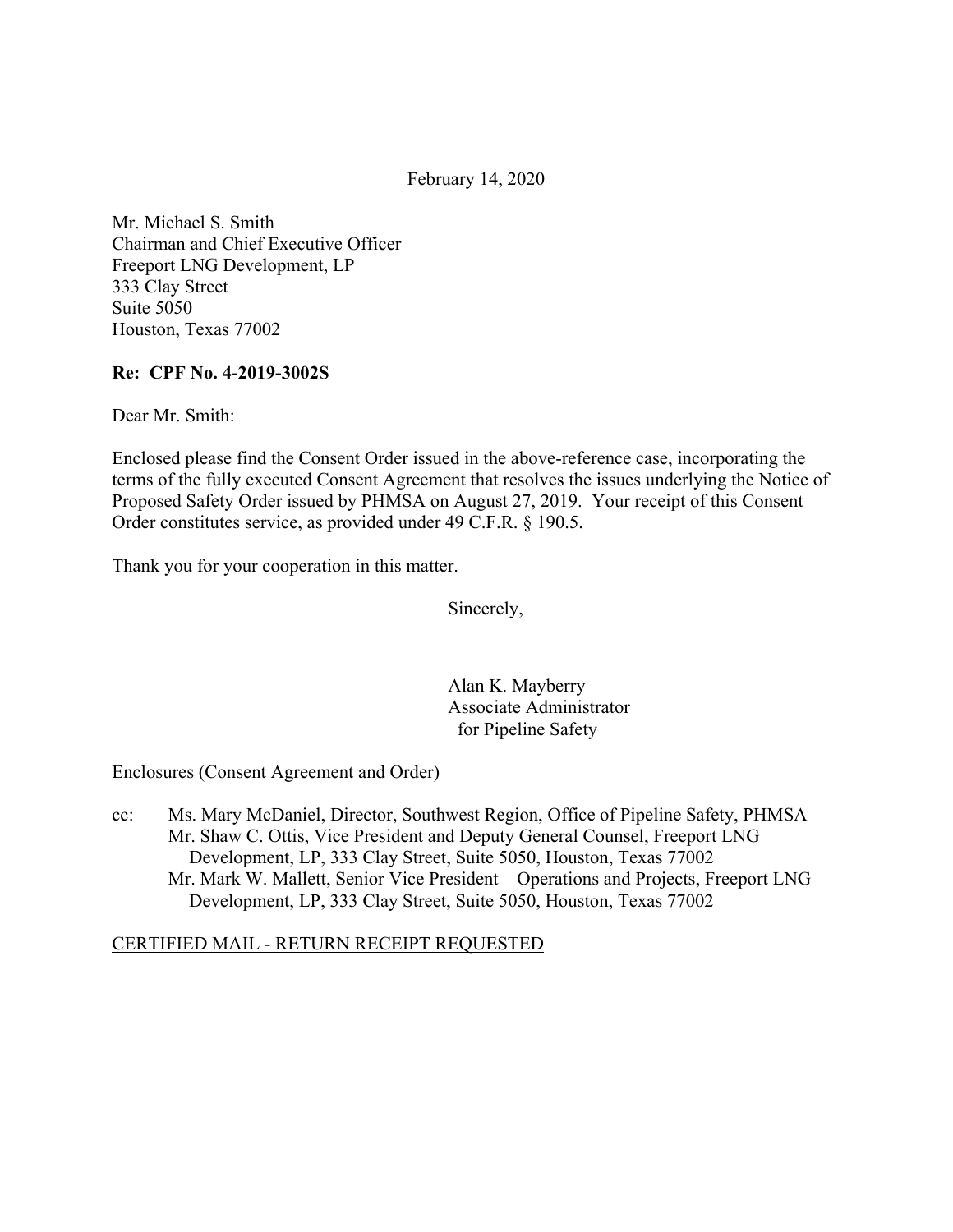#### **U.S. DEPARTMENT OF TRANSPORTATION PIPELINE AND HAZARDOUS MATERIALS SAFETY ADMINISTRATION OFFICE OF PIPELINE SAFETY WASHINGTON, D.C. 20590**

**)** 

**)** 

**)** 

**In the Matter of )** 

Freeport LNG Development, LP, CPF No. 4-2019-3002S

**\_\_\_\_\_\_\_\_\_\_\_\_\_\_\_\_\_\_\_\_\_\_\_\_\_\_\_\_\_\_\_\_\_\_\_\_** 

 $\overline{\phantom{a}}$ 

**Respondent )** 

### **CONSENT ORDER**

By letter dated August 29, 2019, the Pipeline and Hazardous Materials Safety Administration, Office of Pipeline Safety, issued a Notice of Proposed Safety Order (Notice) to Freeport LNG Development, LP (FLNG).

In response to the Notice, Respondent requested an informal consultation, whereupon the parties engaged in good-faith settlement discussions that have resulted in the Consent Agreement attached to this Order that settles all of the allegations in the Notice.

Accordingly, the Consent Agreement is hereby approved and incorporated by reference into this Order. FLNG is hereby ordered to comply with the terms of the Consent Agreement, effective immediately.

Pursuant to 49 U.S.C. 60101, *et seq*., failure to comply with this Consent Order may result in the assessment of civil penalties as set forth in 49 C.F.R. § 190.223.

The terms and conditions of this Consent Order are effective upon service in accordance with 49 C.F.R. § 190.5.

February 14, 2020

Alan K. Mayberry Date Issued Associate Administrator for Pipeline Safety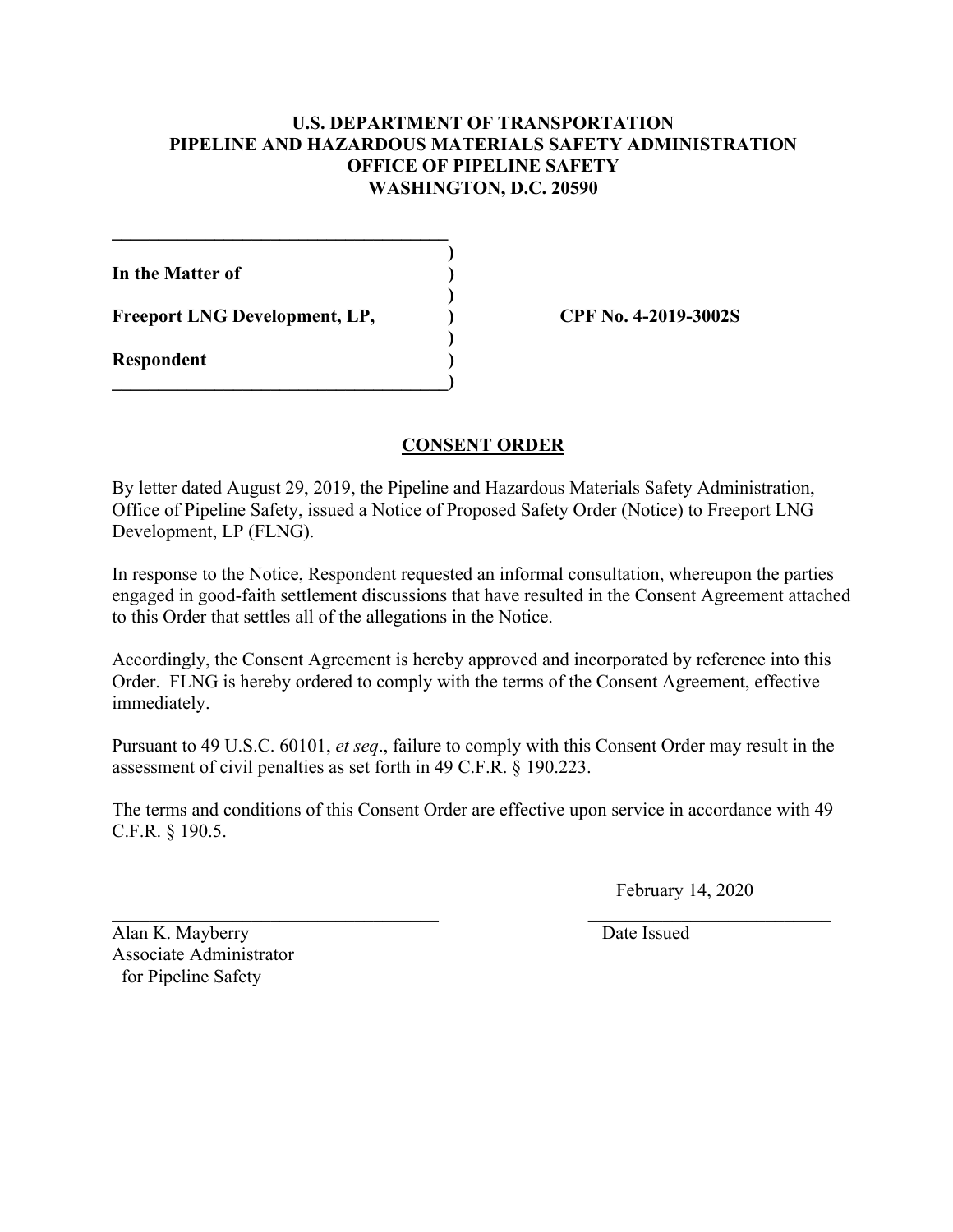#### **DEPARTMENT OF TRANSPORTATION PIPELINE AND HAZARDOUS MATERIALS SAFETY ADMINISTRATION**

**)** 

**)** 

**)** 

**)** 

**In the Matter of )** 

Freeport LNG Development, L.P.,  $\qquad \qquad$  CPF No. 4-2019-3002S

**Respondent )** 

 $\overline{a}$ 

#### **CONSENT AGREEMENT**

On August 29, 2019, the Pipeline and Hazardous Materials Safety Administration (PHMSA), Southwest Region, issued a Notice of Proposed Safety Order (Notice) to Freeport LNG Development, L.P. (Respondent), which operates a natural gas liquefaction and export facility on Quintana Island, Texas (the Export Facility). The Notice was issued after an August 1, 2019, incident at the Export Facility in which Respondent was performing a cool down operation as part of the steps to commission Train 1. Respondent experienced a failure when attempting to reduce the time required to properly cool down the facility. FLNG flowed high pressure chilled natural gas at approximately 917 pounds per share inch (psig) through bypass piping into 6" piping designed for a maximum operating pressure of 90 psig. The 6" line consequently failed near the branch weld that joined it with the bypass piping, which resulted in an unintended release of natural gas.

The Notice alleged that conditions exist at Respondent's Export Facility that might pose an integrity risk to public safety, property, or the environment. The Notice also proposed that Respondent take certain corrective measures to remedy the alleged conditions and ensure that the public, property, and the environment were protected from the potential risk.

Respondent responded to the Notice by timely submitting a written response and request for an informal consultation. An informal consultation was held on October 17, 2019.

As a result of the informal consultation, PHMSA and Respondent agreed that settlement of this proceeding will avoid further administrative proceedings or litigation of this Notice and that entry into a Consent Agreement is the most appropriate means of addressing the alleged conditions raised in the Notice and is in the public interest. Therefore, pursuant to 49 C.F.R. Part 190, without adjudication of any issue of fact or law, and upon consent and agreement of Respondent and the PHMSA (the Parties), the Parties agree as follows:

### **I. General Provisions**

1. Respondent acknowledges that as the operator of the Export Facility, Respondent and the Export Facility are subject to the jurisdiction of the Federal pipeline safety laws, 49 U.S.C. § 60101 *et seq.* and the regulations and administrative orders issued thereunder. For purposes of this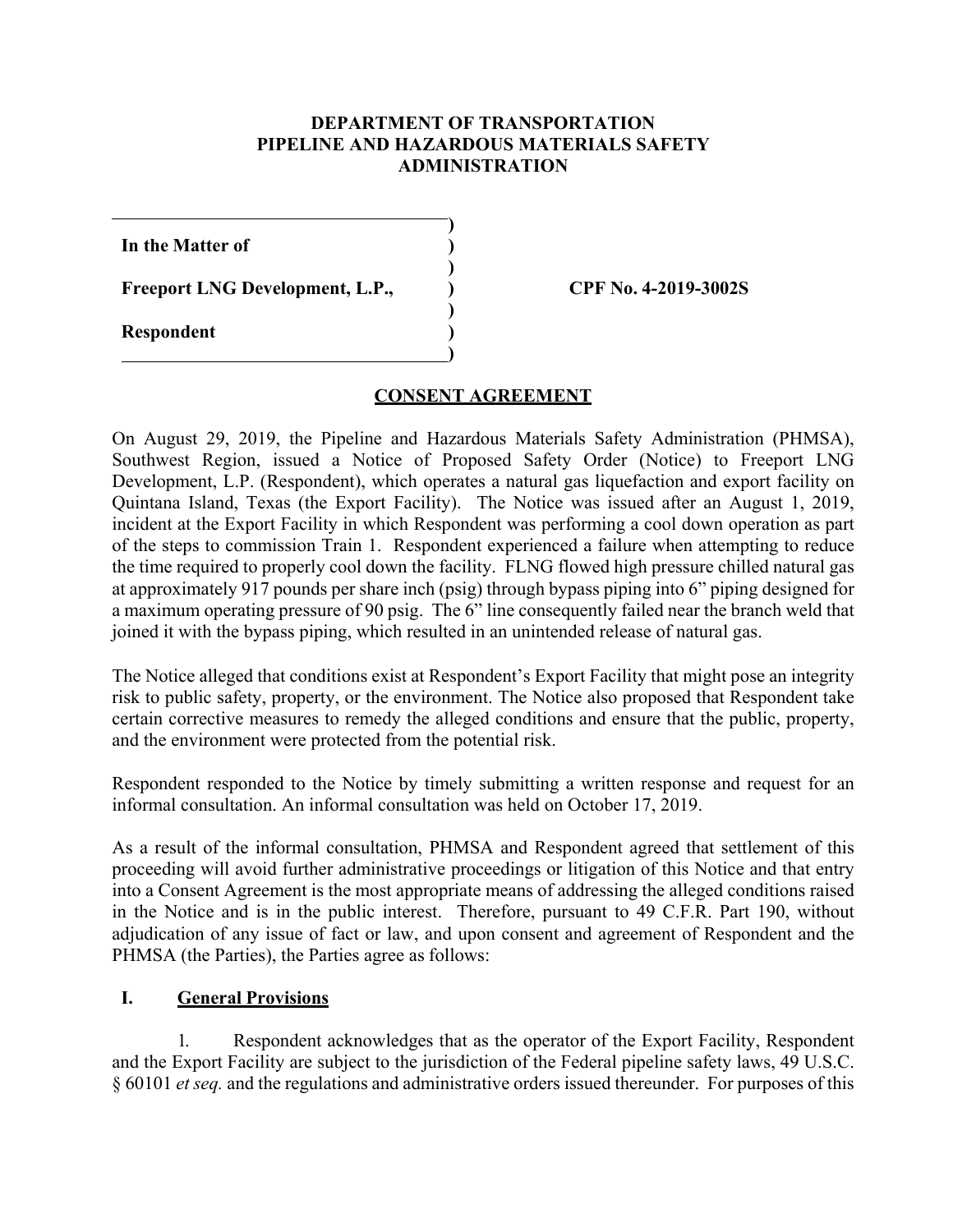Consent Agreement, Respondent acknowledges that it received proper notice of the PHMSA's action in this proceeding and that the Notice states claims upon which relief may be granted pursuant to 49 U.S.C. § 60101 *et seq.* and the regulations and orders issued thereunder.

2. Respondent does not admit or deny any of the alleged conditions or risks identified in the Notice but agrees, for purposes of this Consent Agreement, to address the alleged conditions and risks identified in the Notice by completing the actions specified in Part II of this agreement (Corrective Measures) and to abide by the terms of this Consent Agreement. This Consent Agreement does not constitute a finding of violation of any Federal law or regulation and may not be used in any civil or administrative proceeding of any kind as evidence or proof of any fact, fault or liability, or as evidence of the violation of any law, rule, regulation or requirement, except in a proceeding to enforce the provisions of this Consent Agreement.

3. After Respondent returns this signed agreement, the PHMSA's representative will present it to the Associate Administrator for Pipeline Safety recommending that the Associate Administrator adopt the terms of this agreement by issuing an administrative order (Consent Order) incorporating the terms of this Consent Agreement. The terms of this agreement constitute an offer of settlement until accepted by the Associate Administrator. Once accepted, the Associate Administrator will issue a Consent Order incorporating the terms of the agreement.

4. Respondent consents to the issuance of the Consent Order, and hereby waives any further procedural requirements with respect to its issuance. Respondent waives all the rights to contest the adequacy of notice, or the validity of the Consent Order of this Consent Agreement, including all rights to administrative or judicial hearings or appeals, except as may be set forth herein.

5. This Consent Agreement shall apply to and be binding upon the PHMSA, and upon Respondent, its officers, directors and employees, and its successors, assigns, or other entities or persons otherwise bound by law. Respondent agrees to provide a copy of this Consent Agreement and any incorporated work plans and schedules to all of Respondent's officers, employees, and agents whose duties might reasonably include compliance with this Consent Agreement.

6. For all transfers of ownership or operating responsibility of Respondent's Export Facility, Respondent shall provide a copy of this Consent Agreement to the prospective transferee at least 30 days prior to such transfer and simultaneously provide written notice of the prospective transfer to the PHMSA Southwest Region Director (Director) who issued the Notice.

7. This Consent Agreement constitutes the final, complete and exclusive agreement and understanding between the Parties with respect to the settlement embodied in this Consent Agreement, and resolves any claims that have been or could have been alleged regarding the events or circumstances described in the Notice. The Parties acknowledge that there are no representations, agreements, or understandings relating to the settlement other than those expressly contained in this Consent Agreement, except that the terms of this Consent Agreement may be construed by reference to the Notice.

8. Nothing in this Consent Agreement affects or relieves Respondent of its responsibility to comply with all applicable requirements of the Federal pipeline safety laws,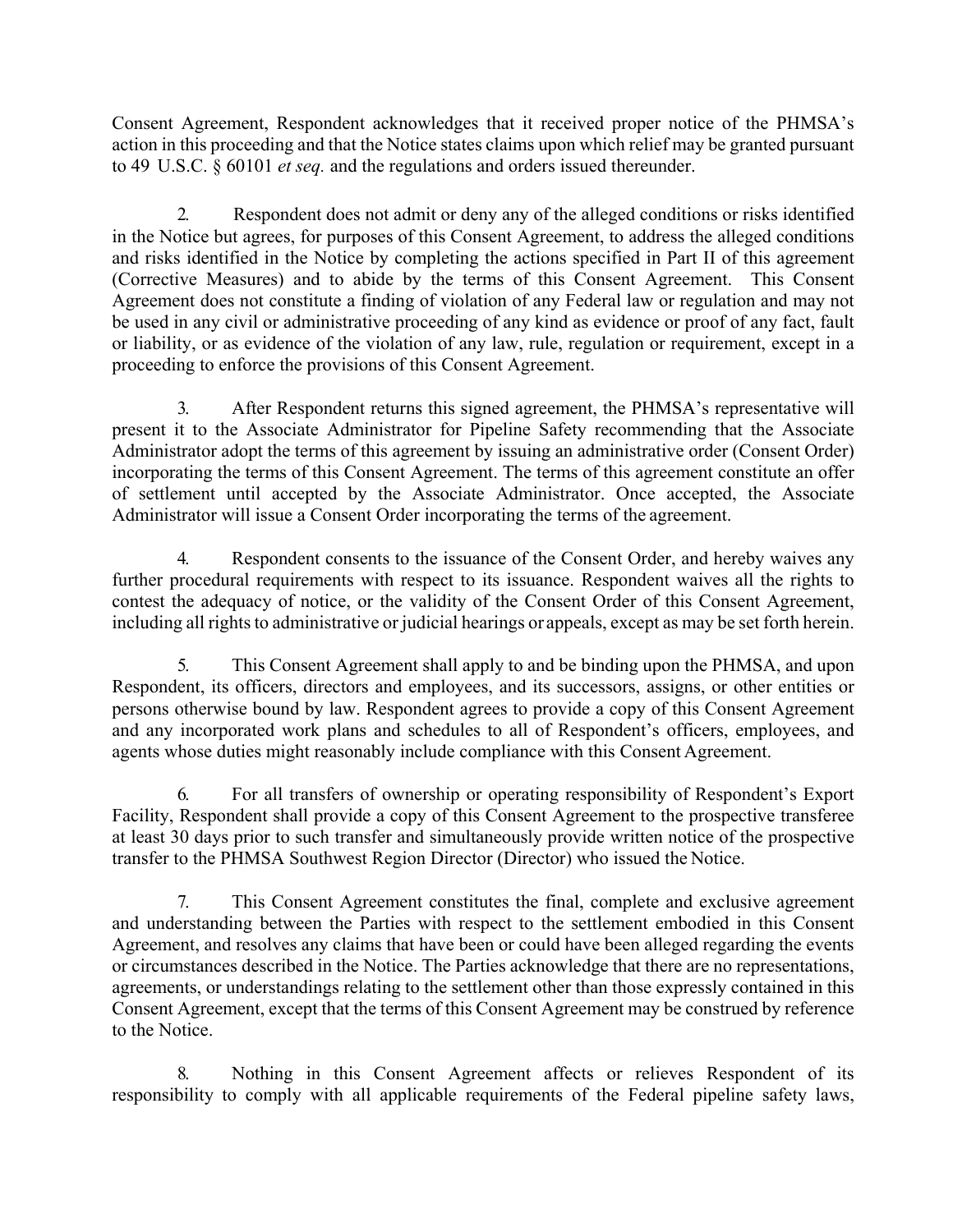49 U.S.C. § 60101 *et seq.,* and the regulations and orders issued thereunder. Nothing in this Consent Agreement alters the PHMSA's right of access, entry, inspection, and information gathering or, except with respect to the matters expressly settled under this Consent Agreement, the PHMSA's authority to bring enforcement actions against Respondent pursuant to the Federal pipeline safety laws, the regulations and orders issued thereunder, or any other provision of Federal or State law.

permit, or a modification of any permit, under any Federal, State, local laws or regulations. 9. This Consent Agreement does not waive or modify any Federal, State, or local laws or regulations that are applicable to Respondent's Export Facility. This Consent Agreement is not a Respondent remains responsible for achieving and maintaining compliance with all applicable Federal, State, and local laws, regulations and permits.

10. This Consent Agreement does not create rights in, or grant any cause of action to, any third party not party to this Agreement. The U.S. Department of Transportation is not liable for any injuries or damages to persons or property arising from acts or omissions of Respondent or its officers, employees, or agents carrying out the work required by this Consent Agreement. Respondent agrees to hold harmless the U.S. Department of Transportation, its officers, employees, agents and representatives from any and all causes of action arising from any acts or omissions of Respondent or its contractors in carrying out any work required by this Consent Agreement.

11. The terminology "after the Agreement" shall mean after the Consent Order is issued by PHMSA.

### **II. Corrective Measures**

12. Upon issuance of the Consent Order, Respondent agrees to perform the Corrective Measures set forth below.

13. *Procedures Evaluation*. Within 30 days after the Agreement, Respondent shall submit, for approval by the Director, the name of the proposed third-party that FLNG intends to use for the procedures evaluation. Within 60 days after receiving approval, Respondent shall evaluate, using the third-party, the current operations and maintenance manual and training requirements associated with personnel responsible for operations within the newly constructed FLNG Export Terminal. The review must include whether the procedures have adequate details, safety provisions, and instructions to properly implement the procedures. The evaluation must also include a determination that the roles and responsibilities of all personnel are clearly defined for each task and the level(s) of required approvals are clearly stated. The evaluation must also prescribe mandatory training requirements for the procedures and any re-training requirements that are needed as a result of the August 1, 2019 incident or revisions to the procedures that result from the evaluation. After completion, the procedures evaluation must be submitted to the Director for review and acceptance.

14. *Procedures Revisions.* Within 90 days of completion of Item 13 and acceptance by the Director, Respondent shall complete the procedures revisions and training identified by the evaluation and submit to the Director for review and acceptance.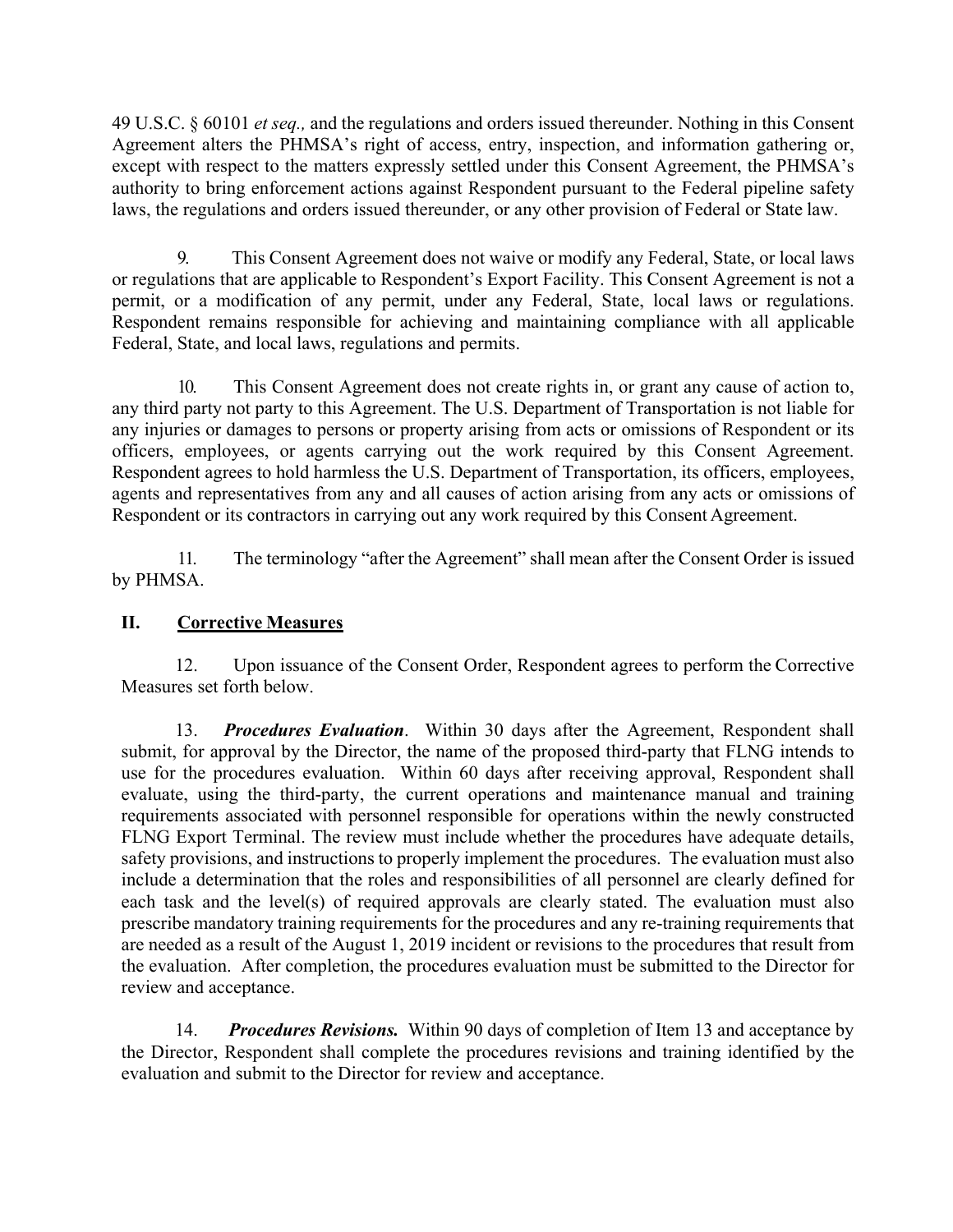15. *Complete Inventory*. Within 30 days after the Agreement, Respondent shall submit to the Director (or designees of the PHMSA Southwest Region) a complete inventory of piping installed in the Export Facility using all Heat Numbers associated with failed 6-inch and 2-inch piping, including but not limited to Heat Number 301881, manufactured by Salzgitter Mannesmann Stainless Tubes France. The documentation shall include, for each piping segment, P&ID's showing the locations of all identified piping, manufacturing specifications, lengths, diameters, wall thicknesses, and specified minimum yield strength (SMYS), intended service (e.g., natural gas, LNG, refrigerant), maximum design pressures, and normal operating pressures.

16. *Records Evaluation*. Within 30 days after the Agreement, Respondent shall submit to the Director a tabulation showing results of an evaluation of materials properties of all Heat Numbers associated with the failed 6-inch and 2-inch piping, including but not limited to Heat Number 301881, manufactured by Salzgitter Mannesmann Stainless Tubes France SAS. This evaluation shall include a review and tabulation of the shop fabrication and site installation documentation, including materials specifications, MTR data, NDE reports, PMI reports and pressure test records.

17. *Remedial Work Plan.* Within 90 days after completing Items 13, 14, 15, 16, 18 and 19, FLNG must prepare and submit a Remedial Work Plan (RWP) to the Director for approval prior to commencing any work specified by the RWP. The remedial work plan must include actions to implement any actions and remedy any issues identified by Items 13, 14, 15, 16 and 19. The RWP must also include actions to remedy any other *Identified Risk Conditions* determined by the failure analysis and/or internal investigation of the incident. This may include, but is not limited to, removal of all substandard piping, fittings, and appurtenances. An *Identified Risk Condition* includes (1) performing any operation without an approved procedure; and (2) use of piping materials, fittings, and appurtenances that do not meet design specifications.

- a. The Director may incrementally approve parts of the RWP without approving the entire RWP.
- b. Once approved by the Director, the approved RWP increments or entire RWP is considered incorporated by reference into this Safety Order or Consent Agreement.
- c. The RWP must specify the tests, inspections, assessments, evaluations, and remedial measures FLNG will use to verify the integrity of the piping material, fittings and appurtenances. It must address all known or suspected factors and causes of the August 1, 2019 failure.
- d. The RWP must include provisions for the following:
	- 1. Integrate the results of the metallurgical testing, failure analysis, and other corrective actions required by this Agreement with all relevant pre- existing operational and assessment data for the *Identified Risk Condition.* Preexisting operational data includes, but is not limited to, construction, operations, maintenance, testing, repairs, prior metallurgical analyses, and any third-party consultation information.
	- 2. Determine if conditions similar to those contributing to the failure on August 1, 2019, are likely to exist elsewhere within the Export Terminal.
	- 3. Conduct additional field tests, inspections, assessments, and/or evaluations to determine whether, and to what extent, the conditions associated with the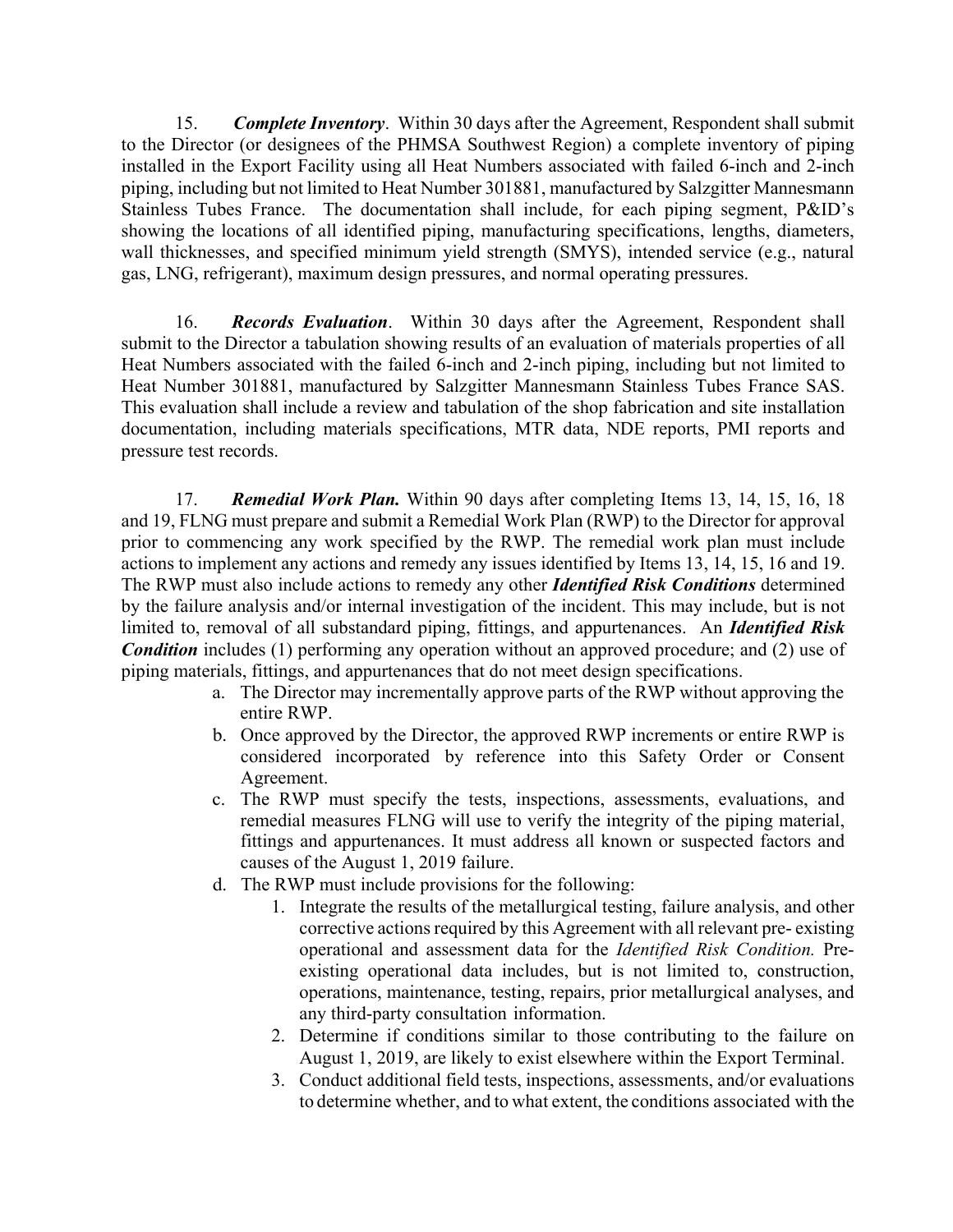failure on August 1, 2019, are present elsewhere within the Export Terminal. At a minimum, this process must consider all failure causes and specify the use of mechanical and metallurgical testing, pressure testing, or other tests, inspections, assessments, and evaluations appropriate for the failure causes.

 and evaluations if approved by the Director, provided the results ofthe tests, Note: FLNG may use the results of previous tests, inspections, assessments, inspections, assessments, and evaluations are analyzed with regard to the factors known or suspected to have caused the August 1, 2019, failure.

- 4. Describe the inspection and repair criteria Respondent will use to prioritize, evaluate, and repair anomalies, imperfections, and other identified integrity threats. Include a description of how any defects will be graded and a schedule for repairs or replacement.
- 5. Based on the known history and condition of affected piping and components included in the *Identified Risk Condition,* describe the methods Respondent will use to repair, replace, or take other corrective measures to remediate the conditions associated with the pipeline failure on August 1, 2019, and to address other known integrity threats to the piping material, fittings and appurtenances. Any testing showing that any pipes do not have the strength and mechanical properties represented by the design specifications will require such piping be replaced, additional testing in additional locations to confirm the piping not identified for removal meets such design specifications, or other remediation of the noncompliance to the satisfaction of the Director. The repair, replacement, or other corrective measures must meet the criteria specified in Item  $17(d)(4)$  above.
- 6. Define and implement continuing long-term periodic testing and integrity verification measures to ensure the ongoing safe operation of the Export Terminal considering the results of the analyses, inspections, evaluations, and corrective measures undertaken pursuant to the Agreement.
- e. Include a proposed schedule for completion of the RWP.
- f. Respondent must revise the RWP as necessary to incorporate new information obtained during the failure investigation and remedial activities, to incorporate the results of actions undertaken pursuant to this Agreement, and/or to incorporate modifications required by the Director.
	- 1. Submit any plan revisions to the Director for prior approval.
	- 2. The Director may approve plan revisions incrementally.
- g. Implement the RWP as it is approved by the Director, including any revisions to the plan.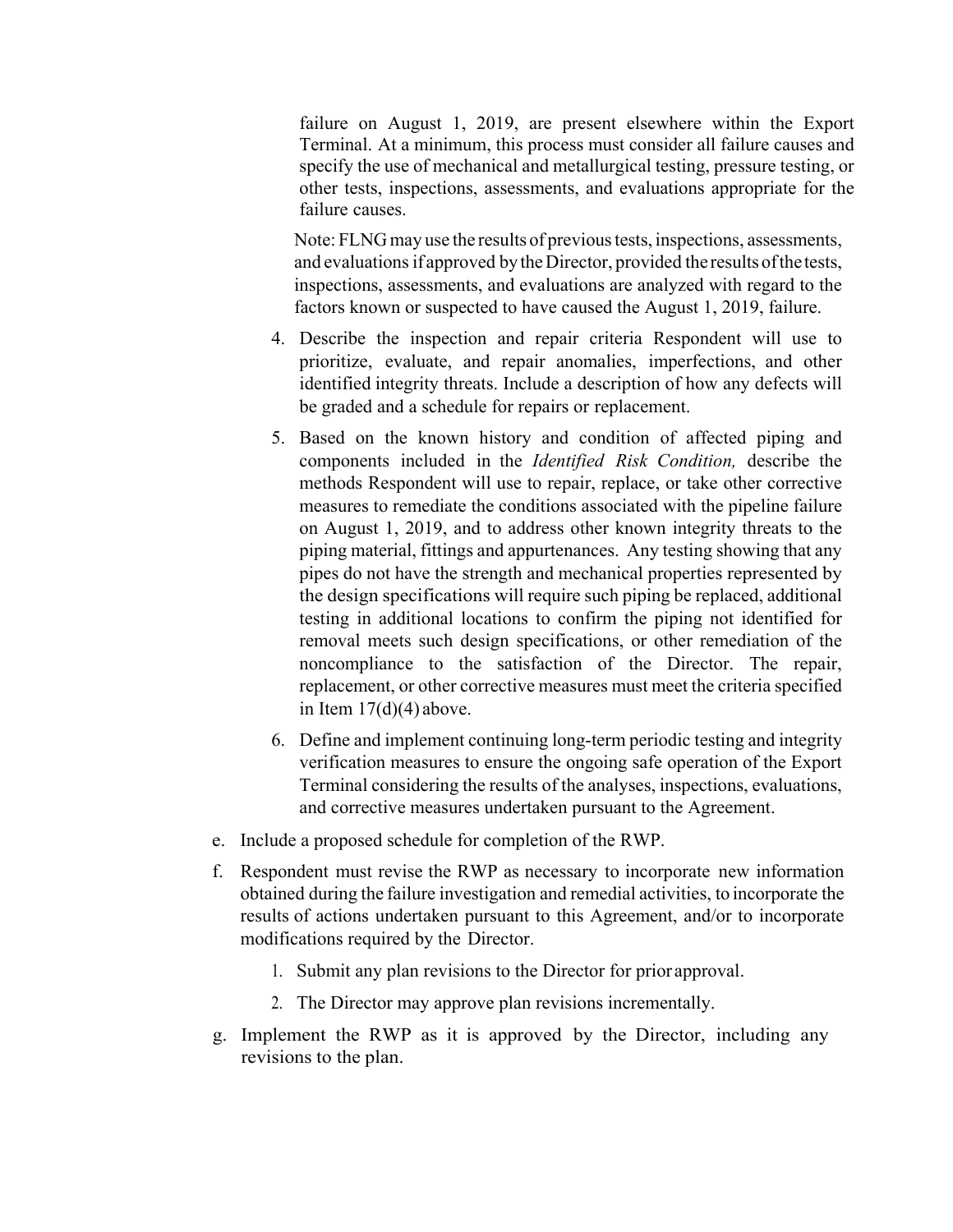18. *Mechanical and Metallurgical Testing Protocols.* Within 30 days after completing Items 15 and 16 of this Agreement, FLNG must prepare and submit mechanical and metallurgical testing protocols to the Director for approval prior to any sample removal or testing. At a minimum, the protocols must include the following:

- a. Procedures for the chain-of-custody for all parties handling, transporting or otherwise taking possession of the piping sample to be tested, including Respondent, its contractors, transporters, consultants and the materials testing laboratory
- b. Provisions for testing to be performed with PHMSA representative(s) present. Respondent must provide to the Director, the date, time and location of the testing and confirm availability of PHMSA inspector to be present during removal of test samples and mechanical/metallurgical testing.
- c. Visual and optical stereomicroscope examination, scanning electron microscope (SEM) examination, energy dispersive X-ray spectroscopy (EDS) microanalysis, metallographic examination, chemical composition analysis using optical emission spectroscopy (OES), and mechanical testing via a longitudinal full wall thickness tensile test, longitudinal and transverse Charpy V-notch (CVN) impact test and microhardness test.
- d. Destructive and non-destructive testing of both the pipe body material and associated welds.

19. *Mechanical and Metallurgical Testing of Pipe Samples and Welds*. Within 60 days after completing Item 18, Respondent shall perform additional mechanical and metallurgical testing on a statistically significant number of specimens. The following will be performed as part of the additional testing:

- a. Documentation of the chain-of-custody for all parties handling, transporting or otherwise taking possession of the piping sample to be tested, including Respondent, its contractors, transporters, consultants and the materials testing laboratory.
- b. Prior to the testing, the mechanical and metallurgical testing protocol shall be approved by the Director.
- c. Prior to the mechanical and metallurgical testing, provide the Director with the scheduled date, time and location of the testing to allow an opportunity for a PHMSA representative to witness the testing.
- d. Performance of visual and optical stereomicroscope examination, non-destructive evaluation of welds, scanning electron microscope (SEM) examination, energy dispersive X-ray spectroscopy (EDS) microanalysis, metallographic examination, chemical composition analysis using optical emission spectroscopy (OES), and mechanical testing via a longitudinal full wall thickness tensile test, longitudinal and transverse Charpy V-notch (CVN) impact test and microhardness test.
- e. Distribution of all analysis and reports, whether draft or final and in their entirety, to the Director at the same time they are made available to Respondent.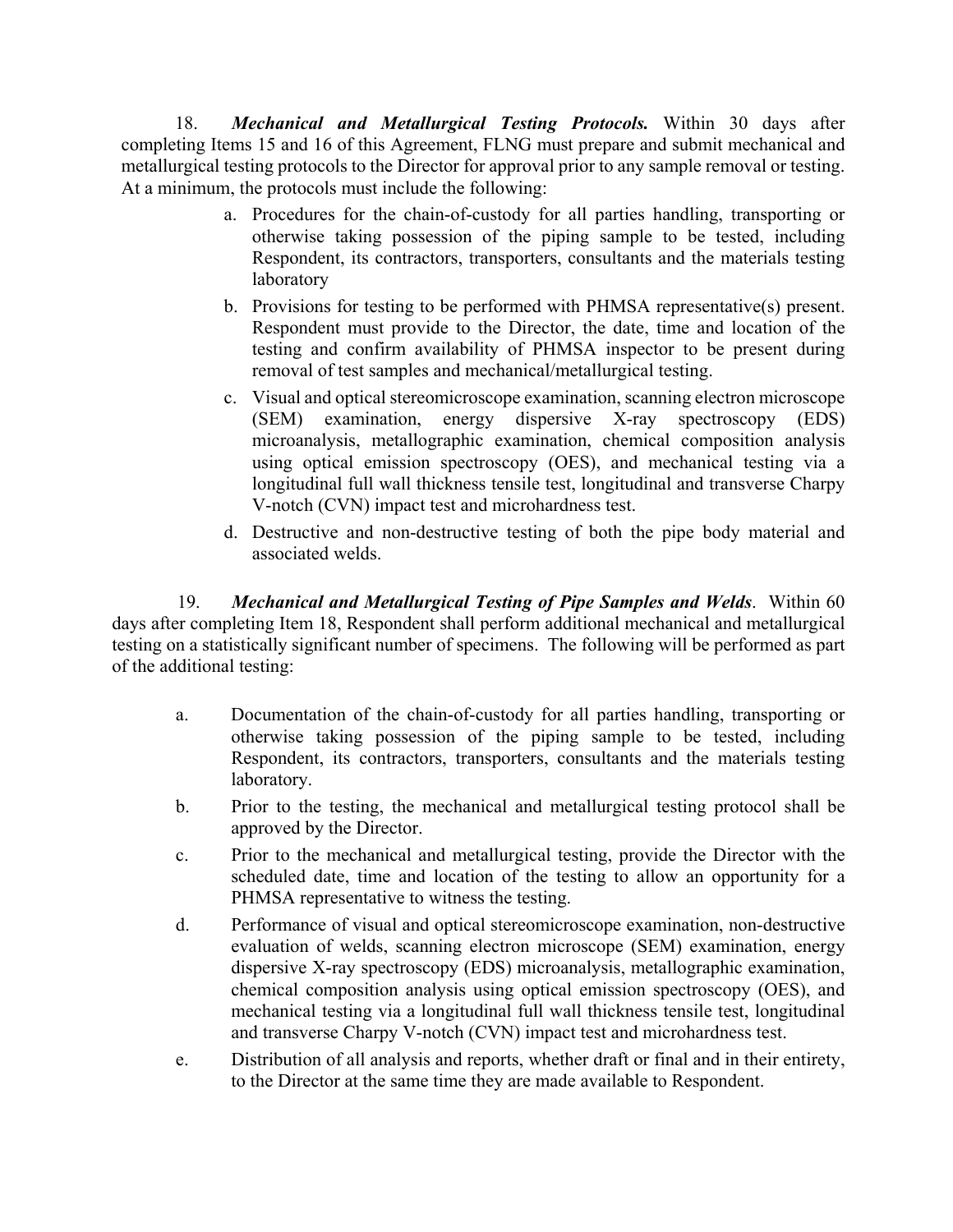20. *Verification of Safeguards.* Within 30 days after the completion of all requirements in the RWP, Respondent shall submit to the Director a written summary of the revisions to the applicable cooldown procedures, P&ID's, and evidence of implementation for the purpose of creating procedural safeguards to prevent similar situations from occurring in the future.

21. *Consent Order Documentation Report (CODR).* Respondent must create and submit on a monthly basis, a CODR. The intent is for the CODR to summarize all actions taken and documentation created in performing the requirements of the Consent Order. The CODR must also identify any activities or documentation for the period reflected in previous report activities so the status of each item in the Consent Order is reflected in each report. When the Respondent has concluded all the required items in the Consent Order, it will submit a final CODR to the Director. This will allow the Director to complete a thorough review of all actions taken by the Respondent with regards to the Consent Order prior to approving the closure of the Consent Order.

22. The Director may grant an extension of time for compliance with any of the terms of the Consent Agreement upon a written request timely submitted demonstrating good cause for an extension. The Director shall respond in writing to any such request.

23. Respondent may appeal any decision of the Director to the Associate Administrator for Pipeline Safety. Decisions of the Associate Administrator are final.

### **III. Review and Approval Process**

24. With respect to any submission under Part II of this Consent Agreement that requires the approval of the Director, the Director may: (a) approve, in whole or in part, the submission, (b) approve the submission on specified conditions; (c) disapprove, in whole or in part, the submission, or (d) any combination of the foregoing. If the Director approves, approves in part, or approves with conditions, Respondent will take all actions as approved by the Director, subject to Respondent's right to invoke the dispute resolution procedures in Section IV with respect to any conditions the Director identifies. If the Director disapproves all or any portion of the submission, the Director will provide Respondent with a written notice of the deficiencies. Respondent will correct all deficiencies within the time specified by the Director and resubmit it for approval.

### **IV. Dispute Resolution**

25. The Director and Respondent will informally attempt to resolve any disputes arising under this Consent Agreement. If Respondent and the Director are unable to informally resolve the dispute within 15 days, Respondent may request in writing, within 10 days, a written determination resolving the dispute from the Associate Administrator for Pipeline Safety providing all information that Respondent believes is relevant to the dispute. If the request is submitted as provided herein, the Associate Administrator will issue a final determination in writing. The existence of a dispute and the PHMSA's consideration of matters placed in dispute will not excuse, toll, or suspend any term or timeframe for completion of any work to be performed under this agreement during the pendency of the dispute resolution process except as agreed by the Director or the Associate Administrator in writing.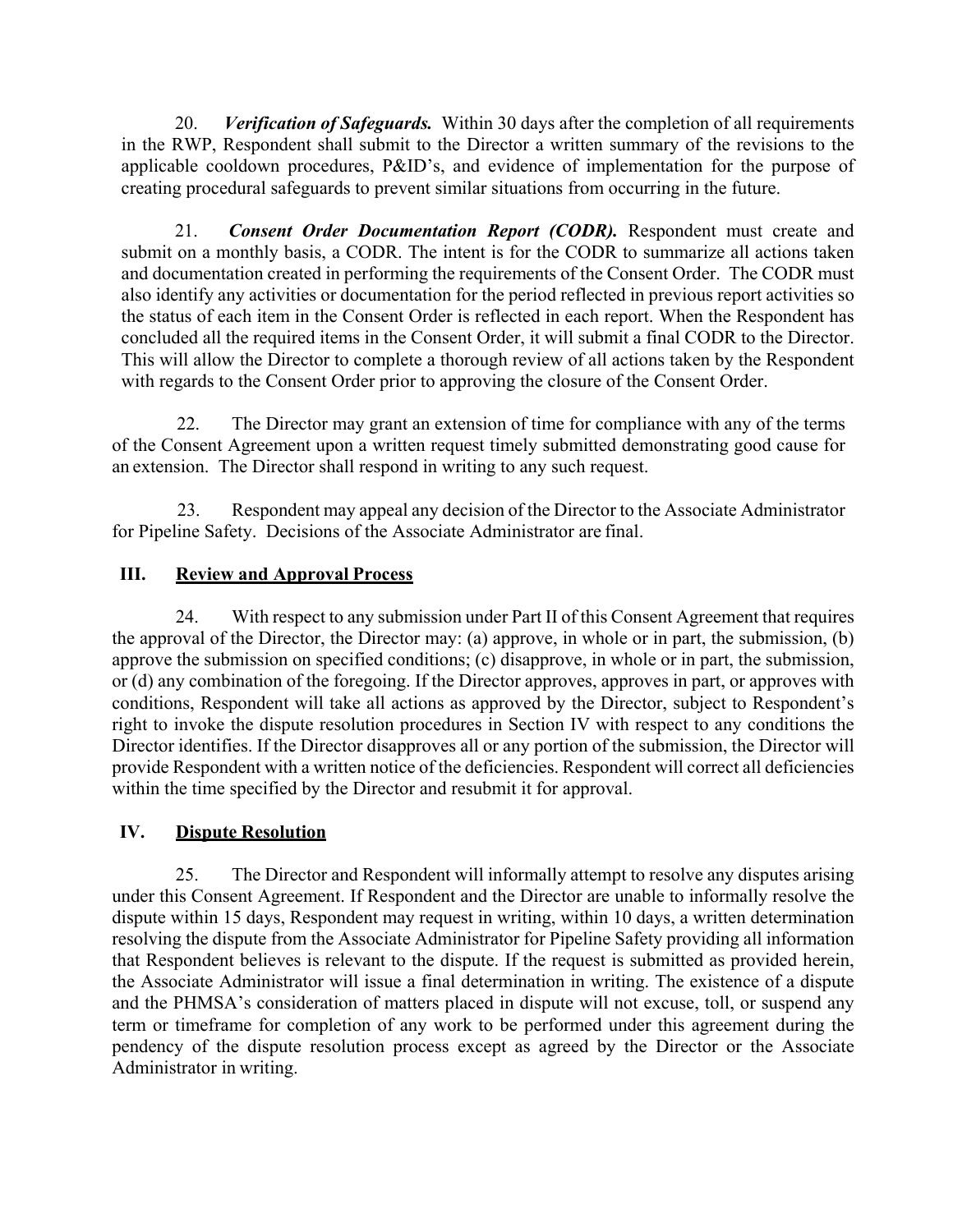### **V. Enforcement**

26. This Consent Agreement, as adopted by the Consent Order, is subject to all enforcement authorities available to the PHMSA under 49 U.S.C. § 60101 *et seq.* and 49 C.F.R. Part 190.

## **VI. Recordkeeping and Information Disclosure**

submitted to the PHMSA pursuant to this agreement in accordance with C.F.R. Part 7. Respondent 22. Unless otherwise required by this Consent Agreement, Respondent agrees to maintain records demonstrating compliance with all requirements of this Consent Agreement for a period of at least 5 years following completion of all work to be performed. For any reports, plans or other deliverables required to be submitted to the PHMSA pursuant to this Consent Agreement, Respondent may assert a claim of business confidentiality or other protections applicable to the release of information by the PHMSA, covering part or all of the information required to be must mark the claim of confidentiality in writing on each page, and include a statement specifying the grounds for each claim of confidentiality. The PHMSA determines release of any information submitted pursuant to this Consent Agreement in accordance with 49 C.F.R. Part 7, the Freedom of Information Act, 5 U.S.C. § 552, DOT and/or the PHMSA policies, and other applicable regulations and Executive Orders.

# **VII. Effective Date**

23. The "Effective Date" as used herein is the date on which the Consent Order is issued by the Associate Administrator incorporating the terms of this Agreement. Unless specified to the contrary, all deadlines for actions required by this Consent Agreement run from the Effective Date of the Consent Order.

# **VIII. Modification**

24. The terms of this Consent Agreement may be modified by mutual agreement of the Parties. Such modifications must be in writing and signed by both parties.

# **IX. Termination**

25. This Consent Agreement terminates upon completion of all terms set forth in Part II (Corrective Measures) as determined by the Director. Respondent may request written confirmation from the PHMSA when this Consent Agreement is terminated and the Director will provide such confirmation. Nothing in this Consent Agreement prevents Respondent from completing any of the obligations earlier than the deadlines provided for in this Agreement.

# **X. Ratification**

26. The Parties' undersigned representatives certify that they are fully authorized to enter into the terms and conditions of this Consent Agreement and to execute and legally bind such